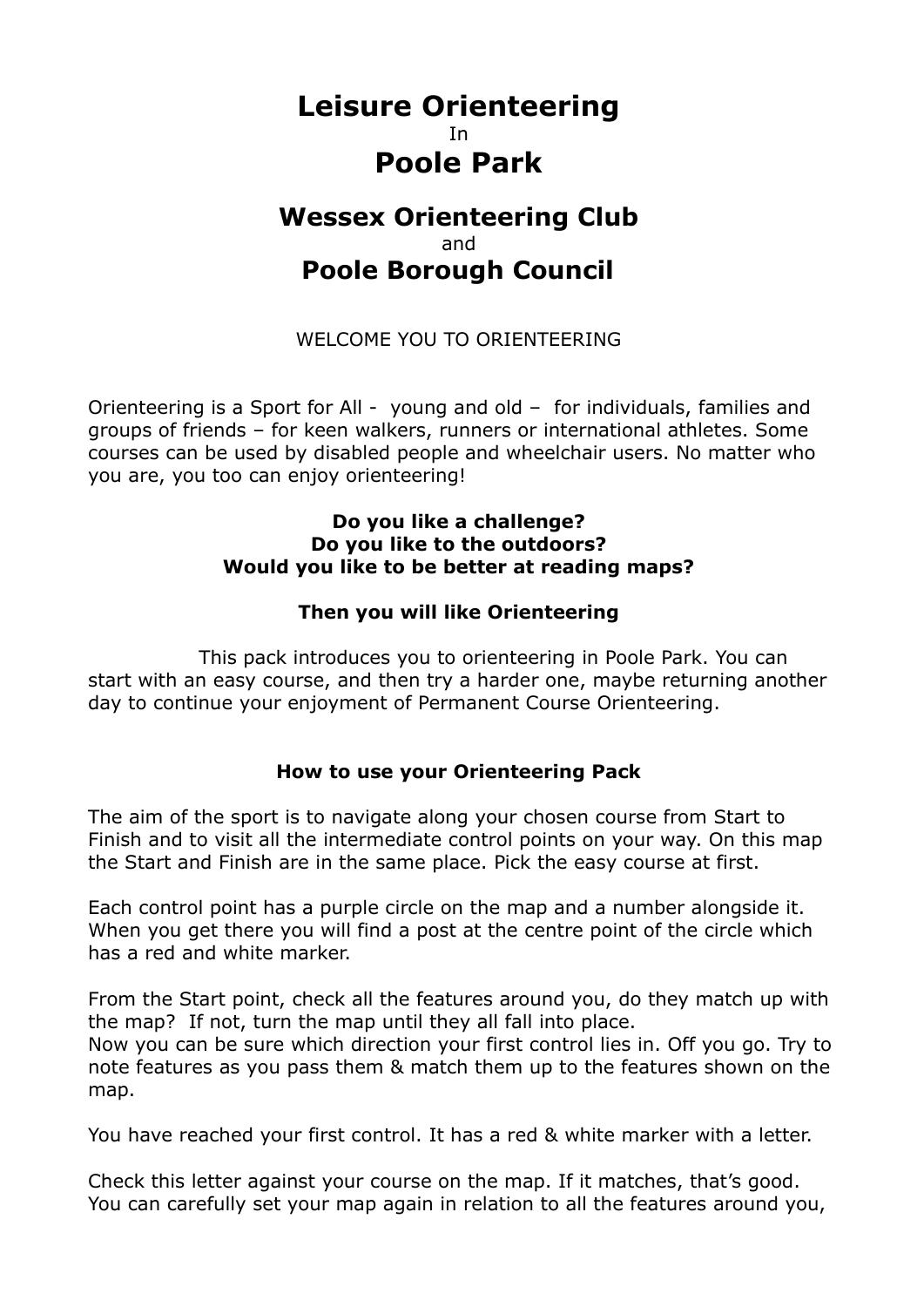then set off to the next control. If it doesn't match, you have found the wrong control point. Retrace your steps back to the previous control and try again.

Carry on like this until you arrive back at the start/finish point. Well done! You have finished your first course. Now read on to 'What to do next'.

## **WHAT TO DO NEXT**

Come back another day and try one of the other courses on the map or run this course again but in the reverse order! You can even design a new course yourself. Always point your map in the direction you are going and as you go try to identify the main features to your left and right with what is shown on the map. Without realising it, you will be improving your skill at relating the map to what is actually on the ground. It's now time to get some variety. There are more permanent orienteering courses like this one, including: Upton Country Park, Littledown Park, Kings Park and on Knoll Beach, Studland. Try them, you will be surprised at how fast and confident you are.

All details and maps for these courses can be found on our website:

# **www.wessex-oc.org**

From the home page select: Locations, then Permanent Courses Now you are ready to try orienteering in some real forest on the permanent course in Moors Valley Country Park. Full details on this are also on our web site together with information about all the other great things you can do there as well. Why not get in touch with us through our web site. You can be sure of a friendly, supportive welcome. There is not a large initial outlay needed for membership or kit, so you (and your family) can make a gradual start. We look forward to hearing from you Whatever you do, enjoy the outdoors and the wonderful environment around you.

Note: Possession of any part of this pack does not imply right of access for Orienteering or any other purpose. |

Issued 30<sup>th</sup> January 2021 AJH

Disclaimer Orienteering in Poole Park is done entirely at the participants own risk and on the condition that they have no claim whatsoever against the Wessex Orienteering club or Poole Borough Council for any loss, damage or injury however suffered or caused. Take care when using the park.